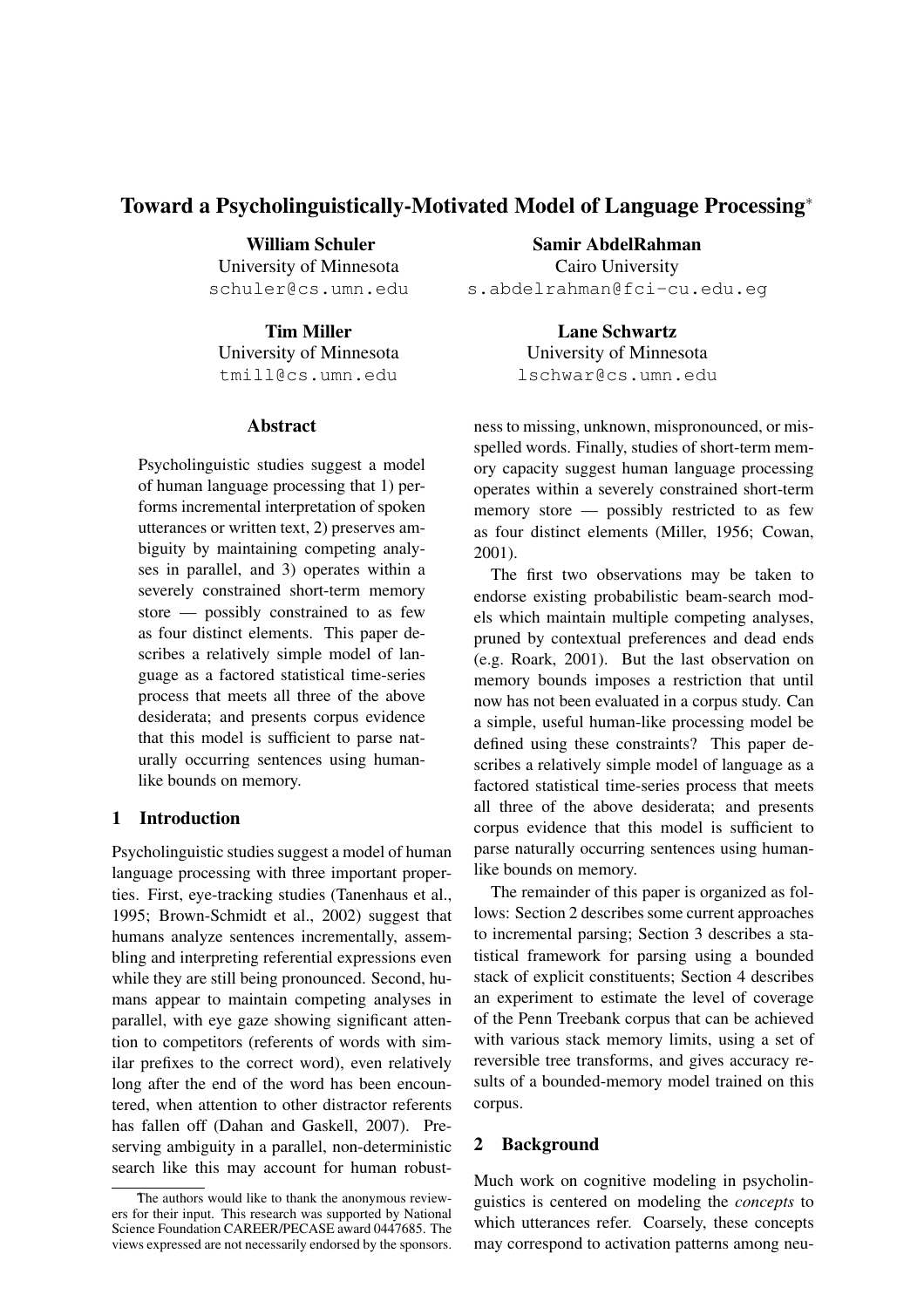rons in specific regions of the brain. In some theories, a short-term memory store of several unrelated concepts may be retained by organizing the activation of these concepts into compatible patterns, only a few of which can be reliably maintained (Smolensky and Legendre, 2006). Activation is then theorized to spread through and among these groups of concepts in proportion to some learned probability that the concepts will be relevant (Anderson and Reder, 1999), with the most active concepts corresponding to the most likely linguistic analyses. Competition between rival activated groups of concepts (corresponding to incomplete linguistic analyses) has even been linked to reading delays (Hale, 2003).

This competition among mutually-exclusive variously-activated short term memory stores of concepts, essentially a weighted disjunction over conjunctions of concepts, can be modeled in language understanding as simple Viterbi decoding of a factored HMM-like time-series model (Schuler et al., in press). In this model, concepts (corresponding to vectors of individuals in a first-order world model) are introduced and composed (via set operations like intersection) in each hypothesized short-term memory store, using the elements of the memory store as a stack. These vectors of individuals can be considered a special case of vectors of concept elements proposed by Smolensky, with set intersection a special case of tensor product in the composition model. Referents in this kind of incremental model can be constrained by — but still distinguished from — higher-level referents while they are still being recognized.

It is often assumed that this semantic concept composition proceeds isomorphically with the composition of syntactic constituents (Frege, 1892). This parallel semantic and syntactic composition is considered likely to be performed in short-term memory because it has many of the characteristics of short-term memory processes, including nesting limits (Miller and Chomsky, 1963) and susceptibility to degradation due to interruption. Ericsson and Kintch (1995) propose a theory of long-term working memory that extends short-term memory, but only for inter-sentential references, which *do* seem to be retained across interruptions in reading. But while the relationship between competing probability distributions in such a model and experimental reading times has been evaluated (e.g. by Hale), the relationship between the syntactic demands on a short-term memory store and observations of human shortterm memory limits is still largely untested. Several models have been proposed to perform syntactic analysis using a bounded memory store.

For example, Marcus (1980) proposed a deterministic parser with an explicit four-element working memory store in order to model human parsing limitations. But this model only stores *complete* constituents (whereas the model proposed in this paper stores *incompletely recognized* constituents, in keeping with the Tanenhaus et al. findings). As a result, the Marcus model relies on a suite of specialized memory operations to compose complete constituents out of complete constituents, which are not independently cognitively motivated.

Cascaded finite-state automata, as in FASTUS (Hobbs et al., 1996), also make use of a bounded stack, but stack levels in such systems are typically dedicated to particular syntactic operations: e.g. a word group level, a phrasal level, and a clausal level. As a result, some amount of constituent structure may overflow its dedicated level, and be sacrificed (for example, prepositional phrase attachment may be left underspecified).

Finite-state equivalent parsers (and thus, bounded-stack parsers) have asymptotically linear run time. Other parsers (Sagae and Lavie, 2005) have achieved linear runtime complexity with unbounded stacks in incremental parsing by using a greedy strategy, pursuing locally most probable shift or reduce operations, conditioned on multiple surrounding words. But without an explicit bounded stack it is difficult to connect these models to concepts in a psycholinguistic model.

Abney and Johnson (1991) explore left-corner parsing as a memory model, but again only in terms of (complete) syntactic constituents. The approach explored here is similar, but the transform is reversed to allow the recognizer to store recognized structure rather than structures being sought, and the transform is somewhat simplified to allow more structure to be introduced into syntactic constituents, primarily motivated by a need to keep track of disconnected semantic concepts rather than syntactic categories. Without this link to disconnected semantic concepts, the syntax model would be susceptible to criticism that the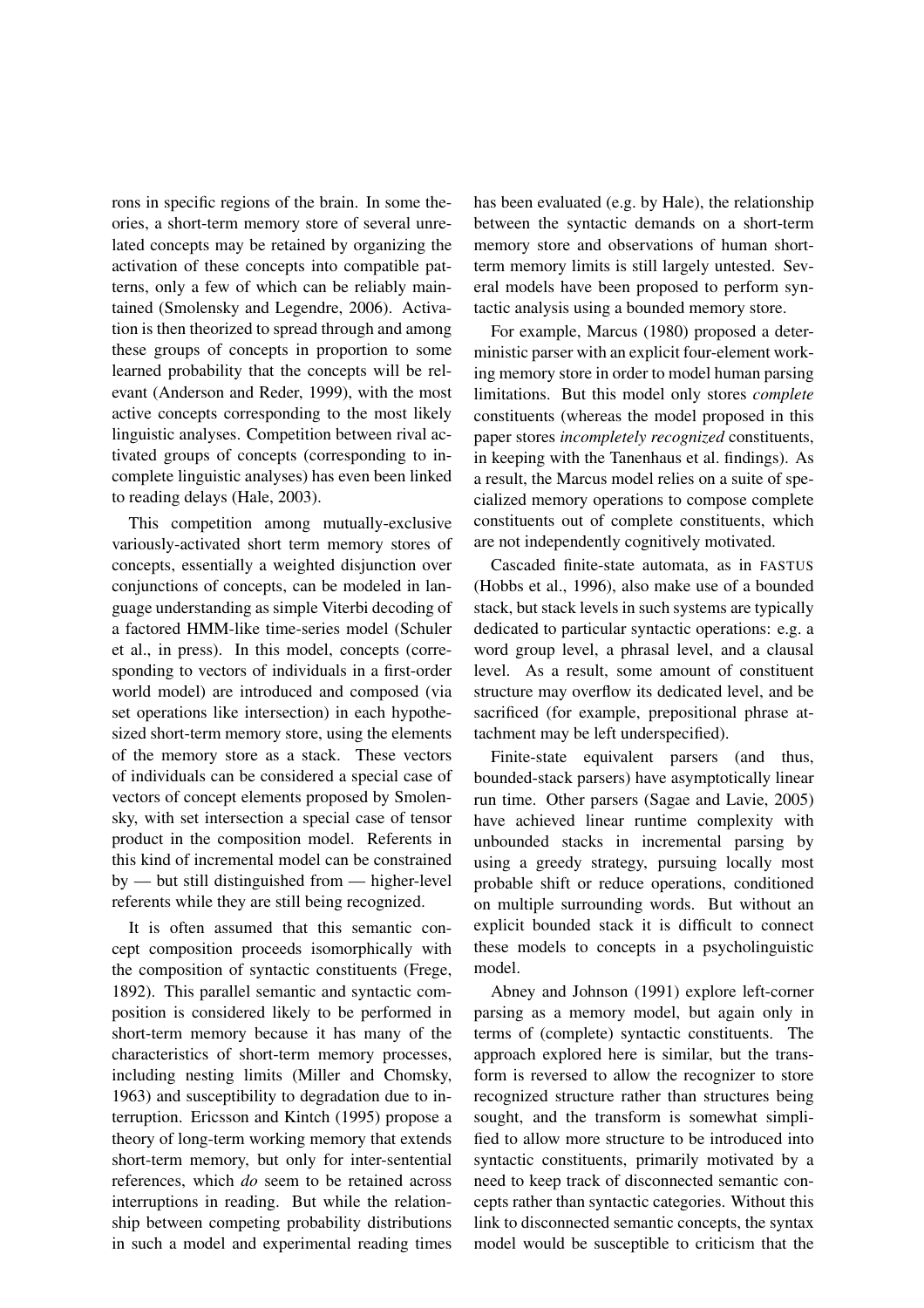separate memory levels could be simply chunked together through repeated use (Miller, 1956).

Roark's (2001) top-down parser generates trees incrementally in a transformed representation related to that used in this paper, but requires distributions to be maintained over entire trees rather than stack configurations. This increases the beam width necessary to avoid parse failure. Moreover, although the system is conducting a beam search, the objects in this beam are growing, so the recognition complexity is not linear, and the connection to a bounded short-term memory store of unconnected concepts becomes somewhat complicated.

The model described in this paper is arguably simpler than many of the models described above in that it has no constituent-specific mechanisms, yet it is able to recognize the rich syntactic structures found in the Penn Treebank, and is still compatible with the psycholinguistic notion of a bounded short-term memory store of conceptual referents.

### **3 Bounded-Memory Parsing with a Time Series Model**

This section describes a basic statistical framework — a factored time-series model — for recognizing hierarchic structures using a bounded store of memory elements, each with a finite number of states, at each time step. Unlike simple FSA compilation, this model maintains an explicit representation of active, incomplete phrase structure constituents on a bounded stack, so it can be readily extended with additional variables that depend on syntax (e.g. to track hypothesized entities or relations). These incomplete constituents are related to ordinary phrase structure annotations through a series of bidirectional tree transforms. These transforms:

- 1. binarize phrase structure trees into linguistically motivated head-modifier branches (described in Section 3.1);
- 2. transform right-branching sequences to leftbranching sequences (described in Section 3.2); and
- 3. align transformed trees to an array of random variable values at each depth and time step of a probabilistic time-series model (described in Section 3.3).

Following these transforms, a model can be trained from example trees, then run as a parser on unseen sentences. The transforms can then be reversed to evaluate the output of the parser. This representation will ultimately be used to evaluate the coverage of a bounded-memory model on a large corpus of tree-annotated sentences, and to evaluate the accuracy of a basic (unsmoothed, unlexicalized) implementation of this model in Section 4.

It is important to note that these transformations are not postulated to be part of the human recognition process. In this model, sentences can be recognized and interpreted entirely in right-corner form. The transforms only serve to connect this process to familiar representations of phrase structure.

#### **3.1 Binary branching structure**

This paper will attempt to draw conclusions about the syntactic complexity of natural language, in terms of stack memory requirements in incremental (left-to-right) recognition. These requirements will be minimized by recognizing trees in a *rightcorner* form, which accounts partially recognized phrases and clauses as *incomplete constituents*, lacking one instance of another constituent yet to come.

In particular, this study will use the trees in the Penn Treebank Wall Street Journal (WSJ) corpus (Marcus et al., 1994) as a data set. In order to obtain a linguistically plausible right-corner transform representation of incomplete constituents, the corpus is subjected to another, pre-process transform to introduce binary-branching nonterminal projections, and fold empty categories into nonterminal symbols in a manner similar to that proposed by Johnson (1998b) and Klein and Manning (2003). This binarization is done in such a way as to preserve linguistic intuitions of head projection, so that the depth requirements of rightcorner transformed trees will be reasonable approximations to the working memory requirements of a human reader or listener.

#### **3.2 Right-Corner Transform**

Phrase structure trees are recognized in this framework in a *right-corner* form that can be mapped to and from ordinary phrase structure via reversible transform rules, similar to those described by Johnson (1998a). This transformed grammar con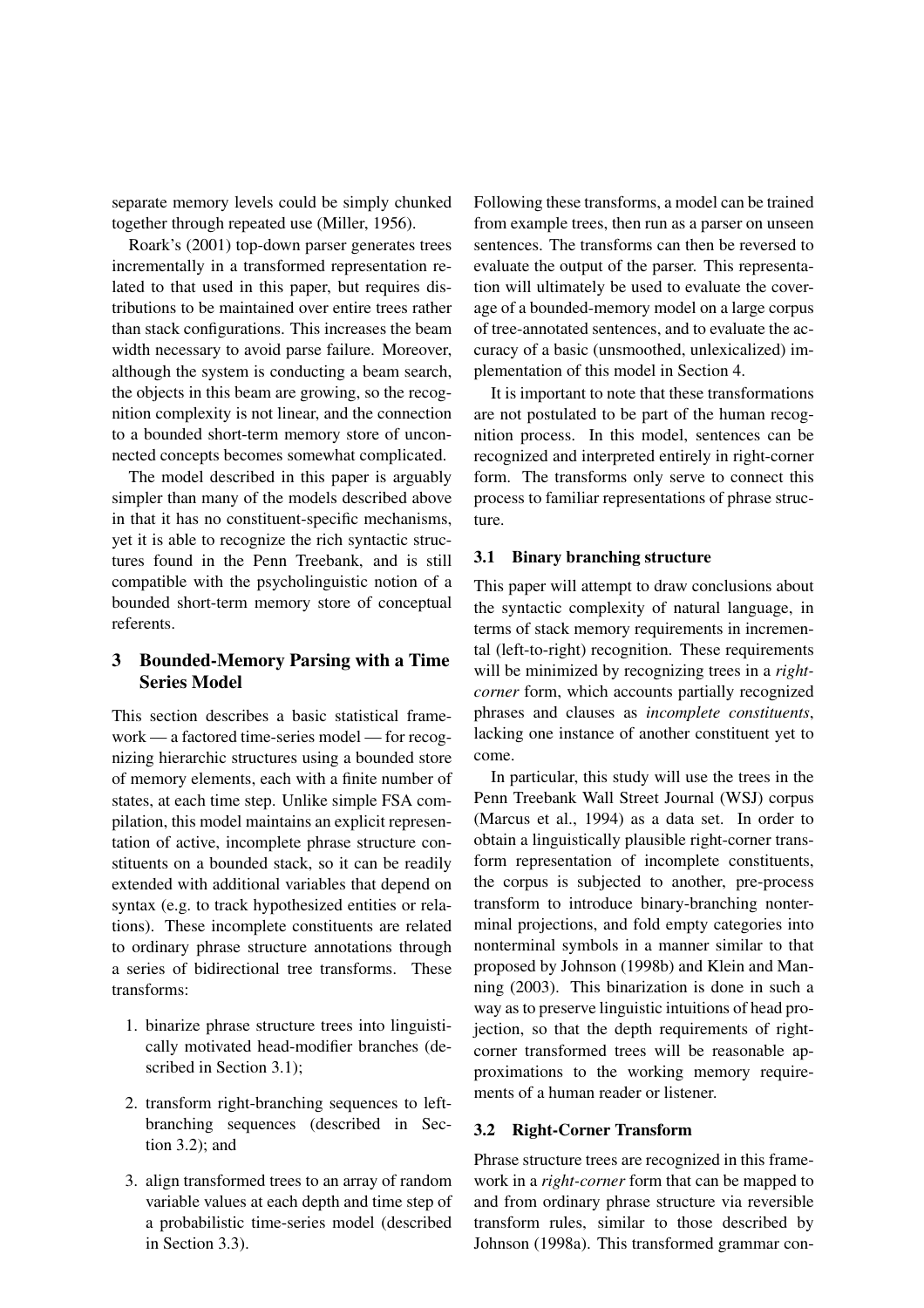strains memory usage in left-to-right traversal to a bound consistent with the psycholinguistic results described above.

This right-corner transform is simply the leftright dual of a left-corner transform (Johnson, 1998a). It transforms all right branching sequences in a phrase structure tree into left branching sequences of symbols of the form  $A_1/A_2$ , denoting an incomplete instance of category  $A_1$ lacking an instance of category  $A_2$  to the right. These incomplete constituent categories have the same form and much of the same meaning as nonconstituent categories in a Combinatorial Categorial Grammar (Steedman, 2000).

Rewrite rules for the right-corner transform are shown below, first to flatten out right-branching structure:<sup>1</sup>



then to replace it with left-branching structure:

<sup>&</sup>lt;sup>1</sup>The tree transforms presented in this paper will be defined in terms of *destructive rewrite rules* applied iteratively to each constituent of a source tree, from leaves to root, and from left to right among siblings, to derive a target tree. These rewrites are ordered; when multiple rewrite rules apply to the same constituent, the later rewrites are applied to the results of the earlier ones. For example, the rewrite:



could be used to iteratively eliminate all binary-branching nonterminal nodes in a tree, except the root. In the notation used in this paper, Roman uppercase letters  $(A_i)$  are variables matching constituent labels. Roman lowercase letters  $(a_i)$  are variables matching terminal symbols, Greek lowercase letters  $(\alpha_i)$  are variables matching entire subtree structure, Roman letters followed by colons, followed by Greek letters  $(A_i:\alpha_i)$ are variables matching the label and structure, respectively, of the same subtree, and ellipses (. . . ) are taken to match zero or more subtree structures, preserving the order of ellipses in cases where there are more than one (as in the rewrite shown above).

$$
A_1
$$
  
\n $A_1$   
\n $A_2$   
\n $\alpha_2$   
\n $A_2$   
\n $A_3$   
\n $\alpha_3$   
\n $\alpha_4$   
\n $A_1$   
\n $A_2$   
\n $\alpha_3$   
\n $\alpha_4$   
\n $\alpha_5$   
\n $\alpha_6$   
\n $\alpha_7$   
\n $\alpha_8$   
\n $\alpha_9$   
\n $\alpha_1$   
\n $\alpha_2$ 

Here, the first two rewrite rules are applied iteratively (bottom-up on the tree) to flatten all right branching structure, using incomplete constituents to record the original nonterminal ordering. The third rule is then applied to generate left-branching structure, preserving this ordering. Note that the last rewrite above leaves a unary branch at the leftmost child of each flattened node. This preserves the nodes at which the original tree was not rightbranching, so the original tree can be reconstructed when the right-corner transform concatenates multiple right-branching sequences into a single leftbranching sequence.

An example of a right-corner transformed tree is shown in Figure 1(b). An important property of this transform is that it is reversible. Rewrite rules for reversing a right-corner transform are simply the converse of those shown above. The correctness of this can be demonstrated by dividing a tree into maximal sequences of right branches (that is, maximal sequences of adjacent right children). The first two 'flattening' rewrites of the rightcorner transform, applied to any such sequence, will replace the right-branching nonterminal nodes with a flat sequence of nodes labeled with slash categories, which preserves the order of the nonterminal category symbols in the original nodes. Reversing this rewrite will therefore generate the original sequence of nonterminal nodes. The final rewrite similarly preserves the order of these nonterminal symbols while grouping them from the left to the right, so reversing this rewrite will reproduce the original version of the flattened tree.

#### **3.3 Hierarchic Hidden Markov Models**

Right-corner transformed phrase structure trees can then be mapped to random variable positions in a Hierarchic Hidden Markov Model (Murphy and Paskin, 2001), essentially a Hidden Markov Model (HMM) factored into some fixed number of stack levels at each time step.

HMMs characterize speech or text as a sequence of hidden states  $q_t$  (in this case, stacked-up syntactic categories) and observed states  $o_t$  (in this case, words) at corresponding time steps  $t$ . A most likely sequence of hidden states  $\hat{q}_{1..T}$  can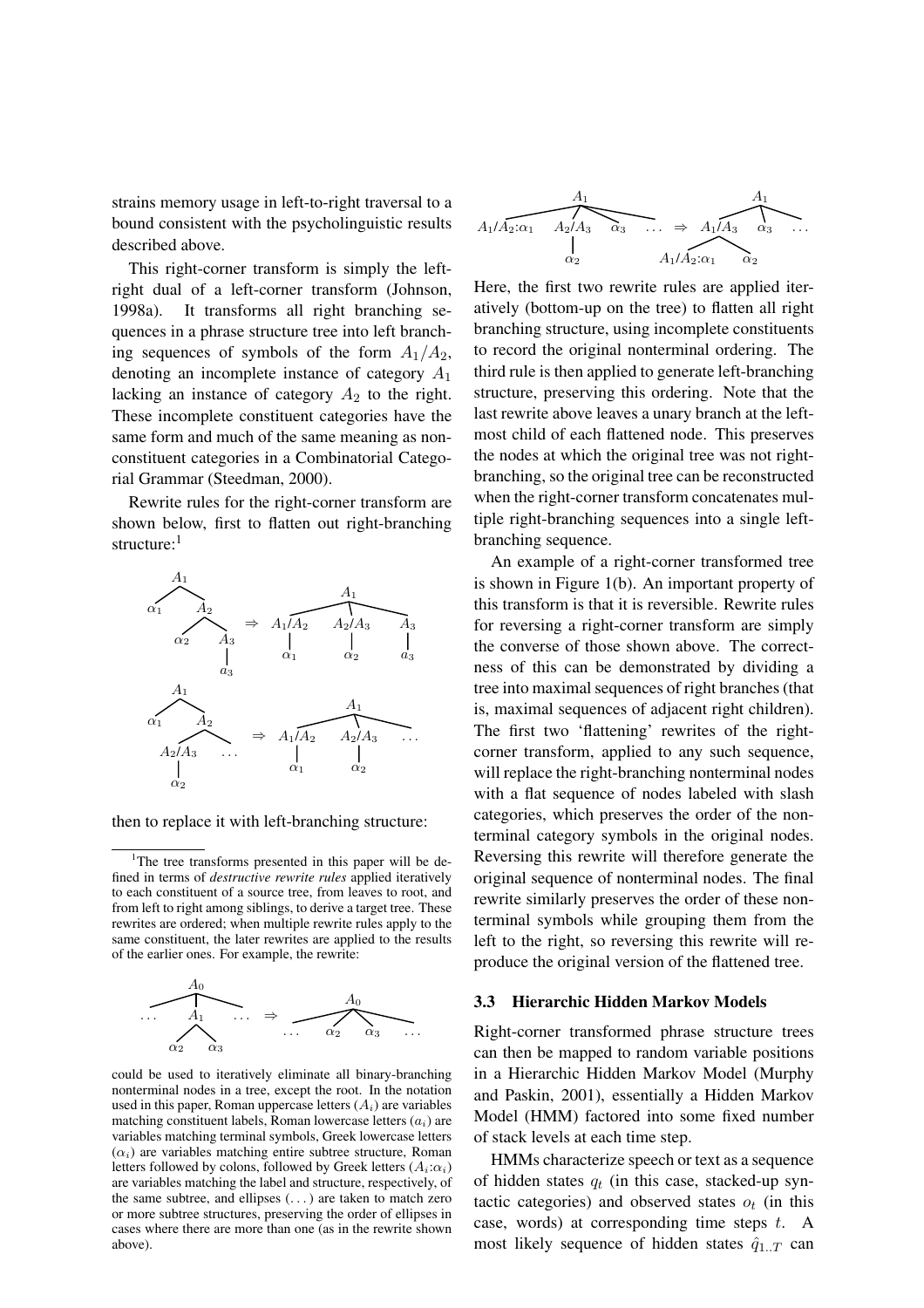a) binarized phrase structure tree:



Figure 1: Trees resulting from a) a binarization of a sample phrase structure tree for the sentence *Strong demand for New York City's general obligations bonds propped up the municipal market,* and b) a rightcorner transform of this binarized tree.

then be hypothesized given any sequence of observed states  $o_{1,T}$ , using Bayes' Law (Equation 2) and Markov independence assumptions (Equation 3) to define a full  $P(q_{1..T} | o_{1..T})$  probability as the product of a *Transition Model* ( $\Theta_A$ ) prior probability  $P(q_{1..T}) \stackrel{\text{def}}{=} \prod_t P_{\Theta_A}(q_t | q_{t1})$  and an *Observation Model* (Θ<sub>B</sub>) likelihood probability  $P(o_{1..T} | q_{1..T}) \stackrel{\text{def}}{=} \prod_{t} P_{\Theta_B}(o_t | q_t)$ :

$$
\hat{q}_{1..T} = \operatorname*{argmax}_{q_{1..T}} \mathsf{P}(q_{1..T} | o_{1..T}) \tag{1}
$$

$$
= \underset{q_{1..T}}{\text{argmax}} P(q_{1..T}) \cdot P(o_{1..T} | q_{1..T}) \tag{2}
$$

$$
\stackrel{\text{def}}{=} \underset{q_{1..T}}{\text{argmax}} \prod_{t=1}^{n} P_{\Theta_{\text{A}}}(q_t | q_{t1}) \cdot P_{\Theta_{\text{B}}}(o_t | q_t) \tag{3}
$$

Transition probabilities  $P_{\Theta_A}(q_t | q_{t1})$  over complex hidden states  $q_t$  can be modeled using synchronized levels of stacked-up component HMMs in a Hierarchic Hidden Markov Model (HHMM) (Murphy and Paskin, 2001). HHMM transition probabilities are calculated in two phases: a *reduce* phase (resulting in an intermediate, marginalized state  $f_t$ ), in which component HMMs may terminate; and a *shift* phase (resulting in a modeled state  $q_t$ ), in which unterminated HMMs transition, and terminated HMMs are re-initialized from their parent HMMs. Variables over intermediate  $f_t$  and modeled  $q_t$  states are factored into sequences of depth-specific variables – one for each of  $D$  levels in the HMM hierarchy:

$$
f_t = \langle f_t^1 \dots f_t^D \rangle \tag{4}
$$

$$
q_t = \langle q_t^1 \dots q_t^D \rangle \tag{5}
$$

Transition probabilities are then calculated as a product of transition probabilities at each level, us-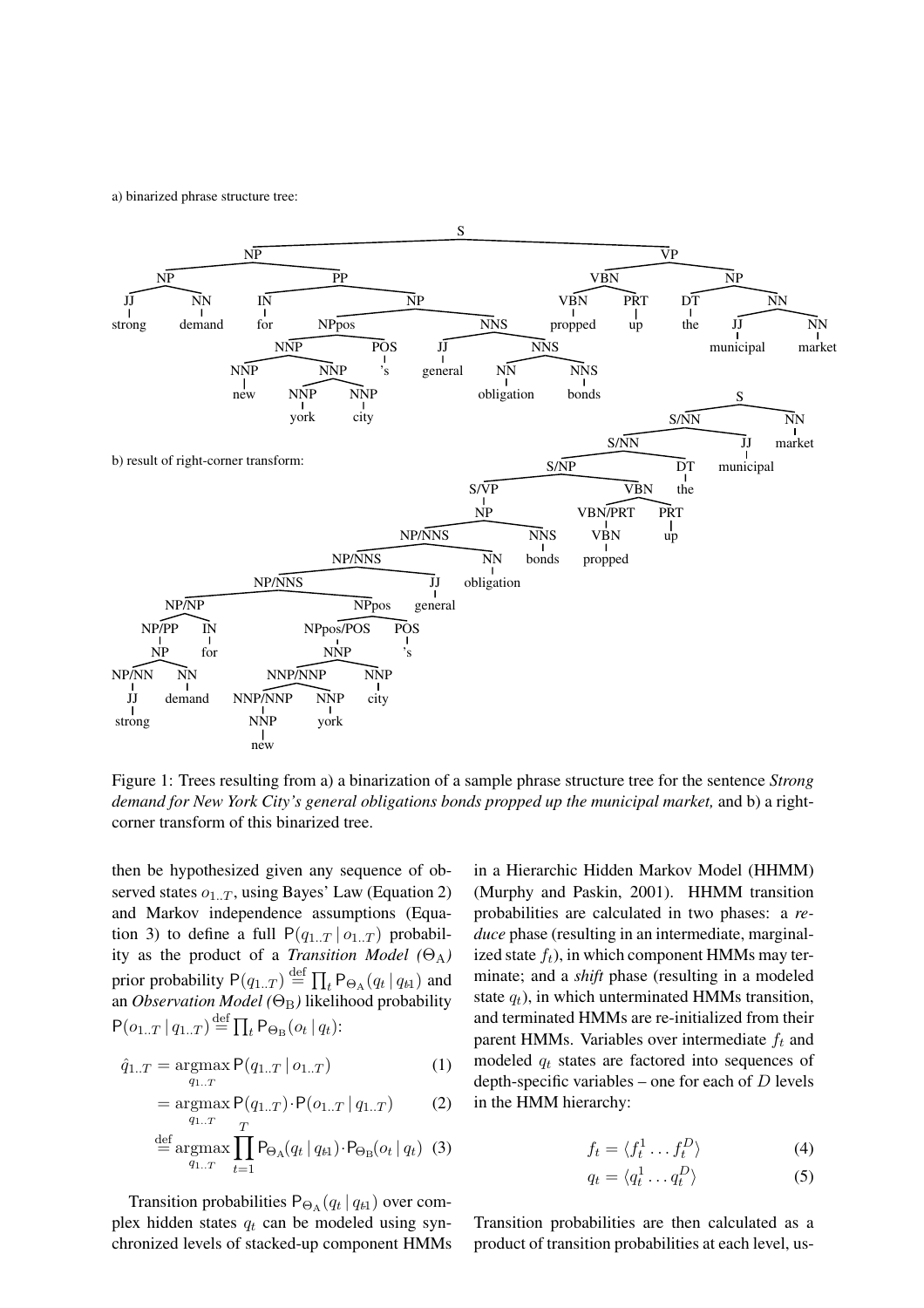

Figure 2: Sample tree from Figure 1 mapped to  $q_t^d$  variable positions of an HHMM at each stack depth  $d$  (vertical) and time step  $t$  (horizontal). This tree uses only two levels of stack memory. Values for final-state variables  $f_t^d$  are not shown. Note that some nonterminal labels have been omitted; labels for these nodes can be reconstructed from their children.

ing level-specific *reduce*  $\Theta_R$  and *shift*  $\Theta_S$  models:

$$
P_{\Theta_A}(q_t|q_{t1}) = \sum_{f_t} P(f_t|q_{t1}) \cdot P(q_t|f_t|q_{t1}) \qquad (6)
$$

$$
\stackrel{\text{def}}{=} \sum_{f_t^{1...D}} \prod_{d=1}^D P_{\Theta_R}(f_t^d|f_t^{dH} q_{t1}^d q_{t1}^{d1}).
$$

$$
P_{\Theta_S}(q_t^d|f_t^{dH} f_t^d q_{t1}^d q_t^{d1}) \qquad (7)
$$

with  $f_t^{DH}$  and  $q_t^0$  defined as constants. In Viterbi decoding, the sums are replaced with argmax operators. This decoding process preserves ambiguity by maintaining competing analyses of the entire memory store. A graphical representation of an HHMM with three levels is shown in Figure 3.

Shift and reduce probabilities can then be defined in terms of finitely recursive Finite State Automata (FSAs) with probability distributions over transition, recursive expansion, and final-state status of states at each hierarchy level. In simple HH-MMs, each intermediate variable is a boolean variable over final-state status  $f_t^d \in \{0, 1\}$  and each modeled state variable is a syntactic, lexical, or phonetic state  $q_t^d$ . The intermediate variable  $f_t^d$  is true or false (equal to 1 or 0 respectively) according to ΘF-Reduce if there is a transition at the level immediately below  $d$ , and false (equal to 0) with probability 1 otherwise:<sup>2</sup>

$$
\mathsf{P}_{\Theta_{\mathsf{R}}}(f_t^d | f_t^{d\mathsf{H}} q_{t1}^d q_{t1}^{d1}) \stackrel{\text{def}}{=} \{\n\begin{cases}\n\text{if } f_t^{d\mathsf{H}} = \mathbf{0} : [f_t^d = \mathbf{0}] \\
\text{if } f_t^{d\mathsf{H}} = \mathbf{1} : \mathsf{P}_{\Theta_{\text{F-Reduce}}}(f_t^d | q_{t1}^d, q_{t1}^{d1})\n\end{cases}\n\tag{8}\n\}
$$

where  $f_t^{D H} = 1$  and  $q_t^0 = \text{ROOT}$ .

Shift probabilities over the modeled variable  $q_t^d$ at each level are defined using level-specific transition  $\Theta_{\text{O-Trans}}$  and expansion  $\Theta_{\text{O-Expand}}$  models:

$$
P_{\Theta_{\rm S}}(q_t^d \mid f_t^{d\!+\!1} f_t^d \, q_{t\!+\!1}^d q_t^d)^{\text{def}} =
$$
\n
$$
\begin{cases}\n\text{if } f_t^{d\!+\!1} = 0, \ f_t^d = 0 : [q_t^d = q_{t\!-\!1}^d] \\
\text{if } f_t^{d\!+\!1} = 1, \ f_t^d = 0 : P_{\Theta_{\rm Q}\text{-Trans}}(q_t^d \mid q_{t\!-\!1}^d q_t^d) \\
\text{if } f_t^{d\!+\!1} = 1, \ f_t^d = 1 : P_{\Theta_{\rm Q\text{-Expand}}}(q_t^d \mid q_t^{d\!+\!1})\n\end{cases} \tag{9}
$$

where  $f_t^{DH} = 1$  and  $q_t^0 = \text{ROOT}$ . This model is conditioned on final-state switching variables at and immediately below the current FSA level. If there is no final state immediately below the current level (the first case above), it deterministically copies the current FSA state forward to the next time step. If there is a final state immediately below the current level (the second case above), it transitions the FSA state at the current level, according to the distribution  $\Theta_{\text{Q-Trans}}$ . And if the state at the current level is final (the third case above), it re-initializes this state given the state at the level above, according to the distribution  $\Theta_{\text{Q-Expand}}$ . The overall effect is that higherlevel FSAs are allowed to transition only when lower-level FSAs terminate. An HHMM therefore behaves like a probabilistic implementation of a pushdown automaton (or shift–reduce parser) with a finite stack, where the maximum stack depth is equal to the number of levels in the HHMM hierarchy.

Figure 2 shows the transformed tree from Figure 1 aligned to HHMM depth levels and time steps. Because it uses a bounded stack, recognition in this model is asymptotically linear (Murphy and Paskin, 2001).

<sup>&</sup>lt;sup>2</sup>Here [·] is an indicator function:  $[\phi] = 1$  if  $\phi$  is true, 0 otherwise.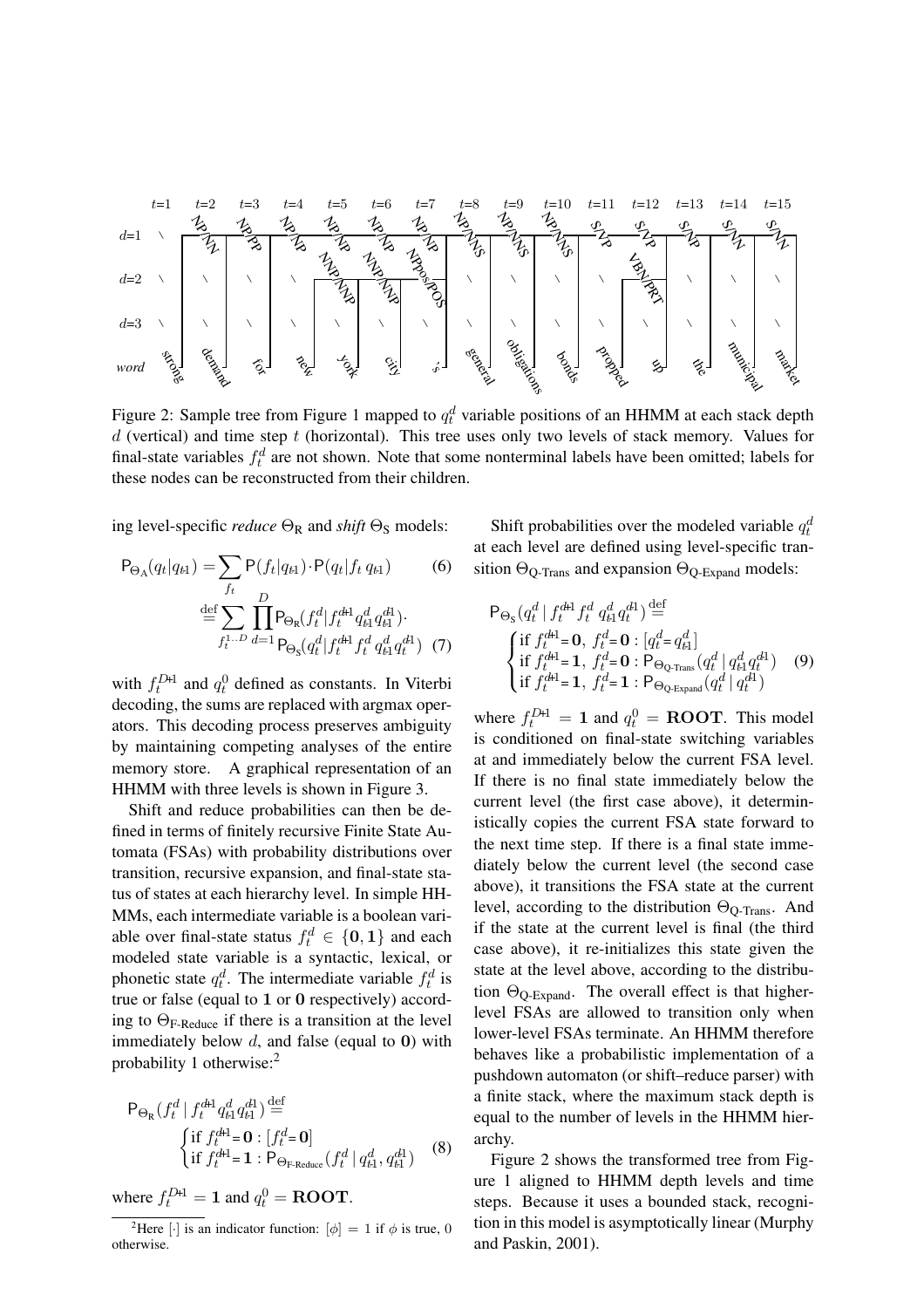

Figure 3: Graphical representation of a Hierarchic Hidden Markov Model. Circles denote random variables, and edges denote conditional dependencies. Shaded circles are observations.

This model recognizes right-corner transformed trees constrained to a stack depth corresponding to observed human short term memory limits. This is an attractive model of human language processing because the incomplete syntactic constituents it stores at each stack depth can be directly associated with (incomplete) semantic referents, e.g. by adding random variables over environment or discourse referents at each depth and time step. If these referents are calculated incrementally, recognition decisions can be informed by the values of these variables in an interactive model of language, following Tanenhaus et al. (1995). The corpus results described in the next section suggest that a large majority of naturally occurring sentences can be recognized using only three or four stack memory elements via this transform.

#### **4 Empirical Results**

In order to evaluate the coverage of this boundedmemory model, Sections 2–21 of the Penn Treebank WSJ corpus were transformed and mapped to HHMM variables as described in Section 3.3. In order to counter possible undesirable effects of an arbitrary branching analysis of punctuation, punctuation was removed. Coverage results on this corpus are shown in Table 1.

Experiments training on transformed trees from Sections 2–21 of the WSJ Treebank, evaluating reversed-transformed output sequences from Section 22 (development set) and Section 23 (test set), show an accuracy (F score) of 82.1% and 80.1% respectively.<sup>3</sup> Although they are lower than those

| <sup>3</sup> Using unsmoothed relative frequency estimates from the |  |  |  |
|---------------------------------------------------------------------|--|--|--|
|                                                                     |  |  |  |

| HHMM depth limit  | sentences | coverage |
|-------------------|-----------|----------|
| no memory         | 127       | 0.32%    |
| 1 memory element  | 3,496     | 8.78%    |
| 2 memory elements | 25,909    | 65.05%   |
| 3 memory elements | 38,902    | 97.67%   |
| 4 memory elements | 39,816    | 99.96%   |
| 5 memory elements | 39,832    | 100.00%  |
| <b>TOTAL</b>      | 39,832    | 100.00%  |

Table 1: Percent coverage of right-corner transformed treebank sections 2–21 with punctuation omitted, using HHMMs with depth limits D from zero to five.

for state-of-the-art parsers, these results suggest that the bounded-memory parser described here is doing a reasonably good job of modeling syntactic dependencies, and therefore may have some promise as a psycholinguistic model.

Although recognition in this system is linear, it essentially works top-down, so it has larger runtime constants than a bottom-up CKY-style parser. The experimental system described above runs at a rate of about 1 sentence per second on a 64 bit 2.6GHz dual core desktop with a beam width of 2000. In comparison, the Klein and Manning (2003) CKY-style parser runs at about 5 sentences per second on the same machine. On sentences longer than 40 words, the HHMM and CKY-style parsers are roughly equivalent, parsing at the rate of .21 sentences per second, versus .24 for the Klein and Manning CKY.

But since it is linear, the HHMM parser can be directly integrated with end-of-sentence detection (e.g. deciding whether '.' is a sentence delimiter based on whether the words preceding it can be reduced as a sentence), or with n-gram language models (if words are observations, this is simply an autoregressive HMM topology). The use of an explicit constituent structure in a time series model also allows integration with models of dynamic phenomena such as semantics and coreference which may depend on constituency. Finally, as a linear model, it can be directly applied to speech recognition (essentially replacing the hidden layer of a conventional word-based HMM language model).

training set, a depth limit of  $D = 3$ , beam with of 2000, and no lexicalization.